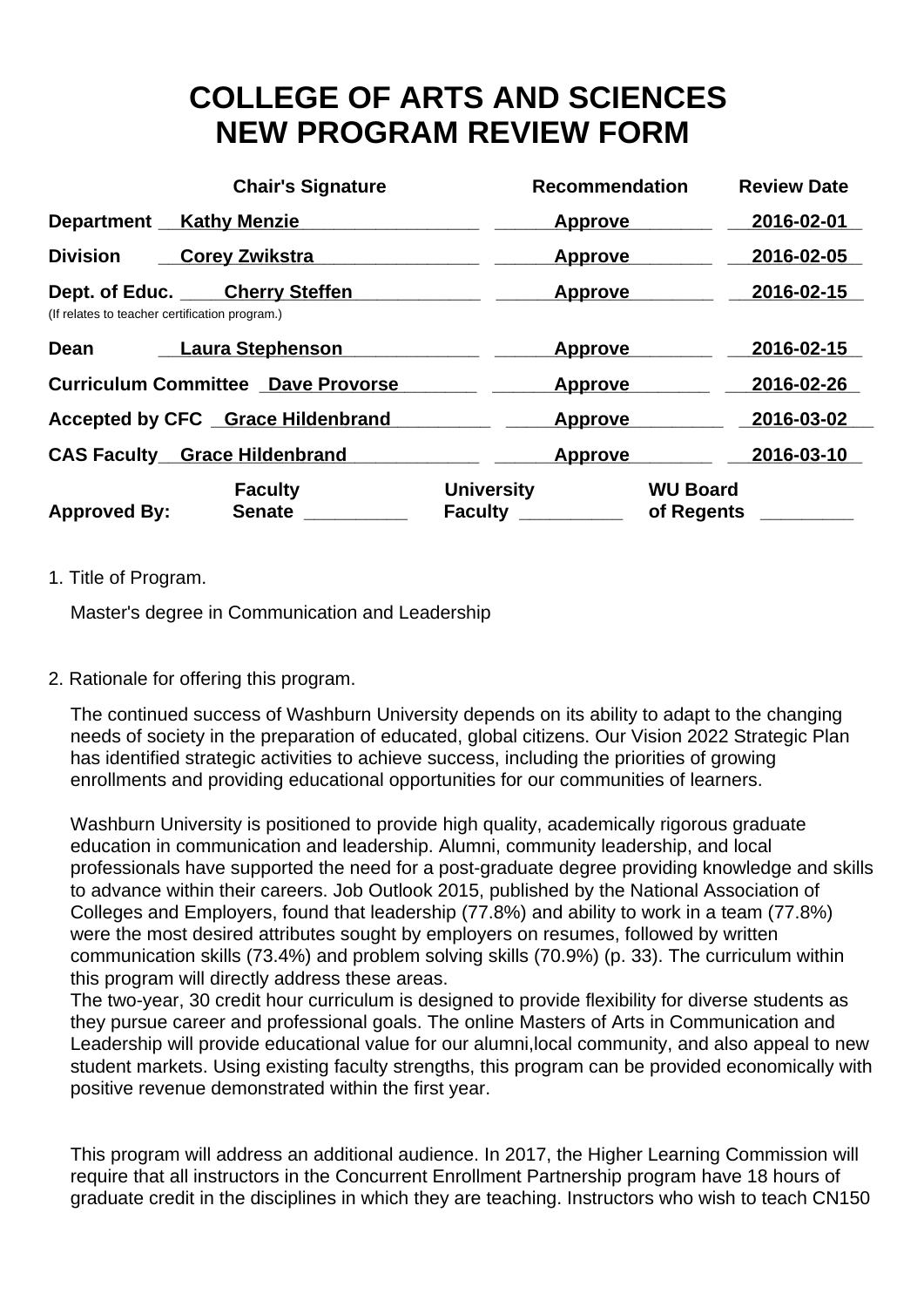Public Speaking may enroll in these graduate Communication Studies classes to fulfill their 18 hours.

3. Exact proposed catalog description.

The proposed MA in CN/LE is a 30 graduate credit hour interdisciplinary program that provides knowledge, skills, and experiences for continuous self and system improvement within a complex, changing, and global context. The program is designed to develop collaborative, adaptive, and innovative leaders with a focus on the development of multiple communication skills, self-awareness, and strategic thinking. The program can be completed entirely online using highly interactive and intuitive learning management and video conference systems. Participants are also encouraged to attend periodic events that provide face-to-face collaboration and networking opportunities. Two eight-week online courses are offered each semester in a rotation that provides convenience and flexibility for the working graduate student and allows the program to be completed in as little as two years. The Master's degree in Communication and Leadership serves professionals interested in a post-graduate degree that provides knowledge and skills to advance their careers. The curriculum is designed to provide flexibility for diverse students as they pursue career and professional goals. Because leadership, teamwork, communication skills, and problem-solving abilities are the attributes most desired by employers, the curriculum will directly address these areas.

## Graduate Communication and Leadership Courses

All courses are three graduate credit hours. A total of 30 hours are required for the MA degree. CN 601 is a prerequisite for all other CN courses and LE courses.

CN 601 Introduction to Graduate Study in Communication Studies (Dr. Tracy Routsong) This course introduces graduate students to several key concepts in communication, such as group dynamics, persuasion, conflict, interpersonal, perception, listening, and nonverbal communication. Students learn through discussion and application of key concepts, as well as reading both introductory and advanced research. The class will provide graduate students information for teaching Communication classes and will be offered through a multi-tiered level of difficulty. The course assignments will include a short reflection paper, an annotated bibliography, research paper and participation in an online discussion board.

CN 680 Seminar in Strategic Management Communication (first 8 weeks) (Dr. Leslie Reynard) This course is built upon a 21st century theoretical foundation that links disciplines of business, organizational communication and corporate management, with a focus on planning and leadership. According to our textbook author, a unique and important aspect of the course is its emphasis on strategy formulation, making a clear distinction between strategic and tactical elements of communication. Using the case method and other applications for theories, students will understand how they can best use various channels and contexts of communication as tactics that will help them to achieve strategic goals. Prerequisite: CN 601

CN 642 Team Communication in Organizations (second 8 weeks) (Dr. Mary Pilgram) This course provides an in-depth look at group dynamics and communication focusing on communication and decision making, relationships, conflict, leadership, and group development. Students will examine the theory and research on the role of communication in effective and efficient work teams. Prerequisite: CN 601

CN6 630 Communication in Conflict and Negotiation (Dr. Kevin O'Leary) Combines theory and application to prepare students to understand, negotiate and resolve disputes among parties with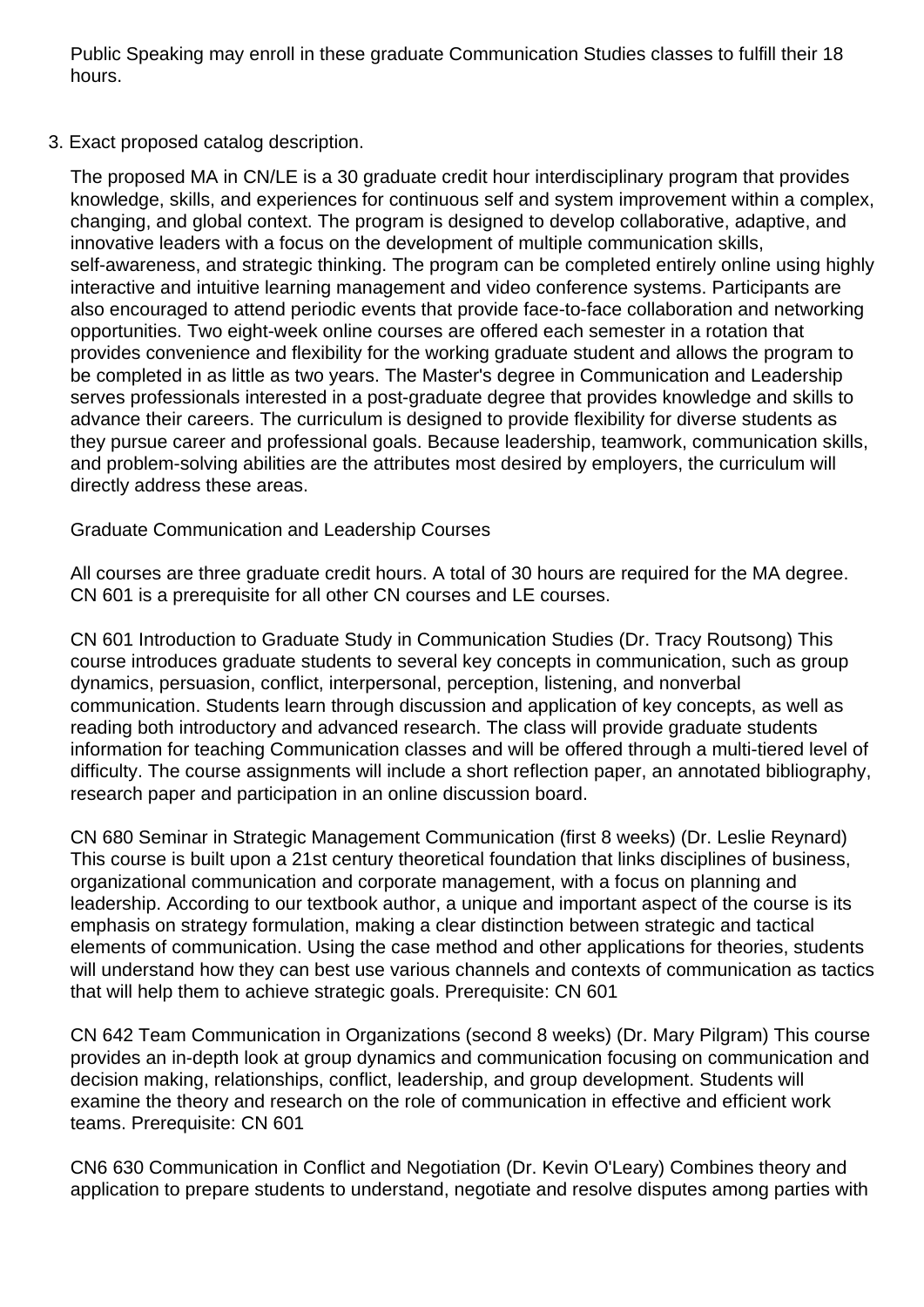differing objectives and desires within relationships, groups, organizations and communities. An emphasis is placed on the narrative structure of conflict and negotiation. Prerequisite: CN 601

CN 650 Persuasion (Dr. Jim Schnoebelen) This course focuses on both the rhetorical and social-scientific approaches to persuasion. Theoretical and practical elements of persuasion theory will be featured in order to highlight techniques of gaining compliance in multiple contexts. Students will examine the research on the role of communication in influencing attitudes, beliefs, values, and behaviors. Prerequisite: CN 601

CN 695 Special Topics Special topics in Communication. May be repeated for different topics. See course schedule for current offerings. Prerequisite: Consent of instructor.

CN 698 Capstone. The capstone experience is the culminating experience of the master's degree program and is taken in the final semester. It requires the identification of an organizational or community problem or opportunity and the development and implementation of a project that defines, measures, analyzes, improves the problem or opportunity. Prerequisite: 15 hours in communication graduate coursework, including CN 601 and LE 601.

LE 601 Self and Systems Leadership (Dr. Michael Gleason) This course explores the ways in which one interacts with given systems to provide effective leadership, and the various elements of both self and system that must be considered in this process. This requires an ability to critically examine oneself as a leader, including analysis of one's own core values and adherence to these values. Students will seek and critically examine new knowledge to improve one's leadership practice and consider the ramifications of leadership actions in systems of various scale. Students will develop a personal leadership plan and consider how this plan will affect their community of interest. Prerequisite: CN 601 or concurrent enrollment.

LE 620 Leadership and Resource Stewardship (Dr. Juliann Mazachek) This course provides an overview of the essential skills that leaders need to develop and manage organizational resources including finances, personnel, and informatics that are critical for effective planning, policies, programs, products or services. The course will utilize a wide range of readings and reference materials associated with resource management. Prerequisite: LE601

LE 630 Organizational Improvement and Innovation (Dr. Tom Underwood) This course will focus on the role of leaders in the realization of organizational mission and vision through assessment, utilizing a continuous improvement framework, and innovation. Organizational assessment is required to understand critical problems to solve and opportunities to explore. Continuous improvement, utilizing Lean Six Sigma, provides a model for problem solving and opportunity development. If organizational assessment and a process improvement framework is supported, then innovation is more likely to occur. This requires the leader to work collaboratively with various stakeholders, and to manage the change process to ensure sustained outcomes. Prerequisite: LE601

LE 640 Public Policy and Global Leadership (Dr. Cindy Hornberger) Diversity in the organization is the new norm, and leaders must develop a high level of cultural intelligence in order to balance local and wider priorities, to manage multiple and competing perspectives, and to guide organizations through escalating complexity and near constant change. This course will help leaders analyze and address contemporary organizational challenges in an increasingly interconnected world with a focus on policy development and advocacy. Prerequisite: LE601

LE 695 Special Topics Special topics in leadership. May be repeated for different topics. See course schedule for current offerings. Prerequisite: Consent of instructor.